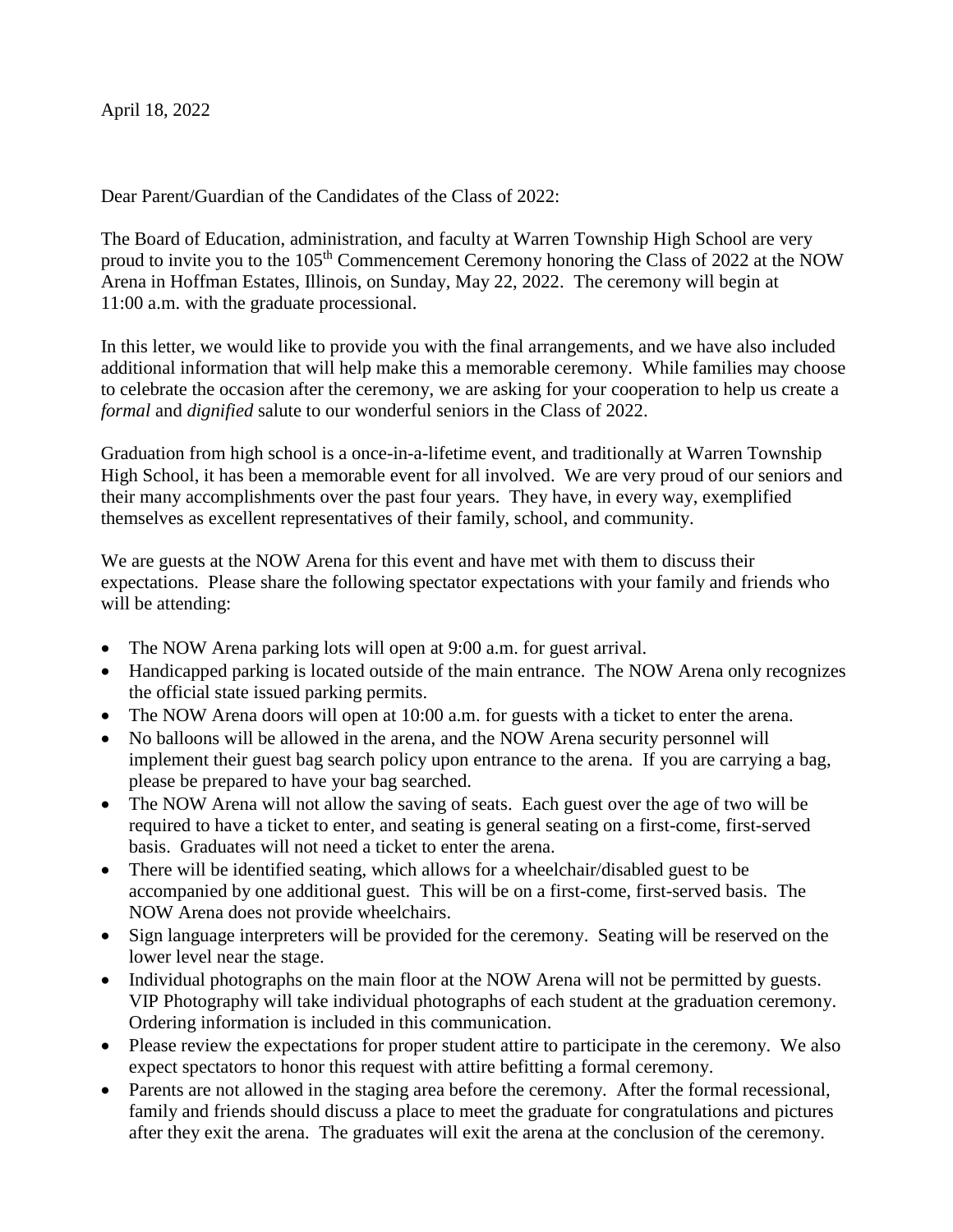Parent/Guardian of the Candidates of the Class of 2022 April 18, 2022 Page 2

- Please hold applause until all students have received their diplomas. Loud cheers, whistles, noise makers, etc. are disruptive to the dignity of the program. Family and friends are looking forward to hearing their graduate's name. Please respect that we would like the attention to remain focused on the graduates and not the audience.
- The NOW Arena will have their own security staff and local police monitoring the arena and parking lot. The NOW Arena does not allow tailgating before or after the event, and they do not allow the possession and/or consumption of alcoholic beverages for graduation ceremonies.
- The NOW Arena is a smoke-free facility. Smoking or other use of tobacco or similar products is not permitted anywhere in the building.

Occasionally, there is discussion about a senior prank. Please understand that we do not recognize or condone senior pranks. In many instances, these pranks are disruptive and often costly to the district and the individuals involved. Our position is one that discourages activities of this type. **Any student participating in such activities will be prevented from participation in our commencement ceremony and is subject to school and/or legal consequences**. In an effort to make this last semester memorable, please help us in making sure we have a good finish to the school year.

We appreciate your support and involvement in making this ceremony special. We also thank you for the opportunity to have worked so closely with your students over the past four years. We look forward to seeing you on Sunday, May 22, 2022, at 11:00 a.m.

Sincerely,

Mr. Rob Parrott Principal Almond Campus

Mrs. Michele Bertola Principal O'Plaine Campus

Dr. Laura Kirk Associate Principal Almond Campus

Mr. Chuck Maurer Associate Principal O'Plaine Campus

Mr. Matthew Jones Assistant Principal Almond Campus

Dr. Peter Kupfer Assistant Principal O'Plaine Campus

Ms. Betsy Sagala Senior Class Sponsor Mrs. Val Ayabarreno Senior Class Sponsor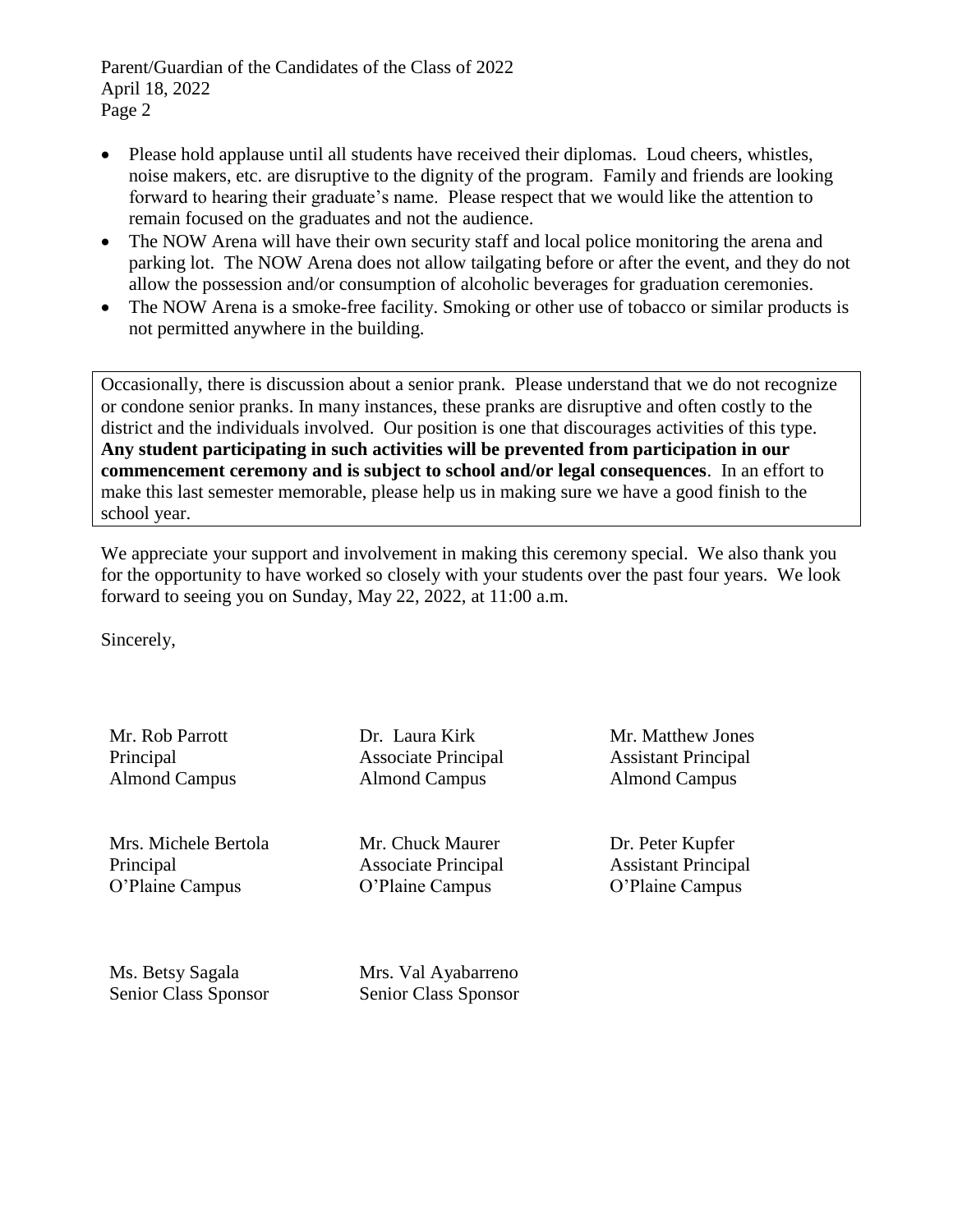## **IMPORTANT DATES, TIMES, AND INFORMATION FOR SENIORS**

| <b>Senior Bills</b>                                                                     | Unpaid bills have been distributed on a monthly basis throughout the school year. Students who<br>have unpaid bills, textbooks fees, Chromebook related fees, or lunch balances due to the district will<br>be expected to rectify their balance before receiving their cap and gown. To avoid textbook fees, be<br>sure to turn in all textbooks by the designated due date. At the end of your senior year, you are able<br>to keep possession of your Chromebook at no additional cost. You are still responsible for any<br>unpaid repair or replacement fees that have been assessed to your account during the school year.<br>All WTHS graduating seniors are required to attend textbook/Chromebook return to remove your<br>Chromebook from your account. To avoid being sent to a collection agency, please be sure to pay<br>any balances due in full by the end of the school year. Visa, MasterCard, American Express or<br>Discover payments may be made through our online fee payment site at www.d121.org. Payments<br>can also be made by cash, check, or charge to Warren Township High School, attention Cheryl<br>Maiden, at 34090 Almond Road, Gurnee, IL 60031. |
|-----------------------------------------------------------------------------------------|----------------------------------------------------------------------------------------------------------------------------------------------------------------------------------------------------------------------------------------------------------------------------------------------------------------------------------------------------------------------------------------------------------------------------------------------------------------------------------------------------------------------------------------------------------------------------------------------------------------------------------------------------------------------------------------------------------------------------------------------------------------------------------------------------------------------------------------------------------------------------------------------------------------------------------------------------------------------------------------------------------------------------------------------------------------------------------------------------------------------------------------------------------------------------------------|
| <b>Last Day for Seniors</b>                                                             | The last day of school for the Class of 2022 who have completed all graduation requirements is<br>Monday, May 16, 2022.                                                                                                                                                                                                                                                                                                                                                                                                                                                                                                                                                                                                                                                                                                                                                                                                                                                                                                                                                                                                                                                                |
| <b>Senior Exit Survey</b>                                                               | As part of your senior check out process, you will be required to complete your Senior Exit Survey<br>in Maia Learning. Click for the step-by-step senior exit instructions including how to request your<br>final transcript. Please note you can only request ONE final transcript to be sent to a college in Maia<br>Learning and complete the exit survey ONCE. Students should log into their ACT/SAT accounts and<br>be sure to send official ACT/SAT scores to the school they plan to attend. Please see your school<br>counselor if you have any questions.<br>Please also see the 2022 Graduation Candidate Checklist. It includes information on the FAFSA,<br>technology check-out, as well as some very helpful information on the transition to post-secondary                                                                                                                                                                                                                                                                                                                                                                                                           |
|                                                                                         | life.                                                                                                                                                                                                                                                                                                                                                                                                                                                                                                                                                                                                                                                                                                                                                                                                                                                                                                                                                                                                                                                                                                                                                                                  |
| <b>Class of 2022 Check</b><br><b>Out/Graduation Supply</b><br><b>Pick Up (Required)</b> | The Class of 2022 check out/graduation supply pick up is Thursday, May 19, 2022, from 10:00 a.m.-<br>1:00 p.m. at the Almond Campus. Graduate candidates will be checking out at a variety of stations,<br>including meeting with their school counselor, tech support, the business office, and their graduate<br>supply pick up. All graduate candidates are required to attend.                                                                                                                                                                                                                                                                                                                                                                                                                                                                                                                                                                                                                                                                                                                                                                                                     |
| <b>No Graduation Practice</b>                                                           | We will not have graduation practice this year. Students will receive details about the graduation<br>ceremony through email and with their graduation supplies picked up during the Class of 2022 check<br>out/graduation supply pick up. Included in that information will be the graduate candidate's seat and<br>row location, ceremony staging information, note cards to bring to the ceremony for the name<br>readers, honor cords, and eight (8) graduation tickets.                                                                                                                                                                                                                                                                                                                                                                                                                                                                                                                                                                                                                                                                                                           |
| <b>Ceremony Attire</b>                                                                  | Appropriate attire for the formal ceremony includes; dresses, dress slacks, skirts, dress shirts (tie<br>optional), blouses and sweaters. Dress shoes/dress sandals with a low heel are suggested (no flip<br>flops). Graduates will pass through a metal detector as they enter door #11. Students will be<br>required to pass by the deans with open gowns to demonstrate appropriate attire as they start<br>the processional.                                                                                                                                                                                                                                                                                                                                                                                                                                                                                                                                                                                                                                                                                                                                                      |
| Conduct                                                                                 | Attendance at graduation ceremonies is optional for seniors; however, if a graduate chooses to<br>participate, the graduate agrees to observe all rules and policies as outlined in these pages and in<br>accordance with the school rules as defined in the WTHS Student-Parent Handbook. All school<br>rules do apply. No student will be allowed to participate in the ceremony that has not<br>completed all of the graduation requirements.                                                                                                                                                                                                                                                                                                                                                                                                                                                                                                                                                                                                                                                                                                                                       |
| <b>Tassels</b>                                                                          | All tassels are worn on the right and moved to the left when prompted at the end of the<br>ceremony.                                                                                                                                                                                                                                                                                                                                                                                                                                                                                                                                                                                                                                                                                                                                                                                                                                                                                                                                                                                                                                                                                   |
| <b>Academic Honors</b>                                                                  | The Class of 2022 will be recognized based on the Cum Laude system. The Cum Laude system<br>has three levels of academic distinction. The information used for recognition at Warren<br>Township High School is based on the student's cumulative weighted GPA at the end of their<br>seventh semester. The Class of 2022 will be recognized using the following criteria:<br><b>Cum Laude</b> students will wear a gold academic cord if they have achieved<br>a GPA between a 3.900 and 4.199.<br>Magna Cum Laude students will wear a gold academic stole if they have achieved<br>$\bullet$<br>a GPA between a 4.200 and 4.399.<br>Summa Cum Laude students will wear a blue and gold academic stole if they have<br>achieved a GPA of 4.400 or higher.                                                                                                                                                                                                                                                                                                                                                                                                                            |
| <b>Announcements</b>                                                                    | Graduation announcements can still be ordered online at www.jostens.com                                                                                                                                                                                                                                                                                                                                                                                                                                                                                                                                                                                                                                                                                                                                                                                                                                                                                                                                                                                                                                                                                                                |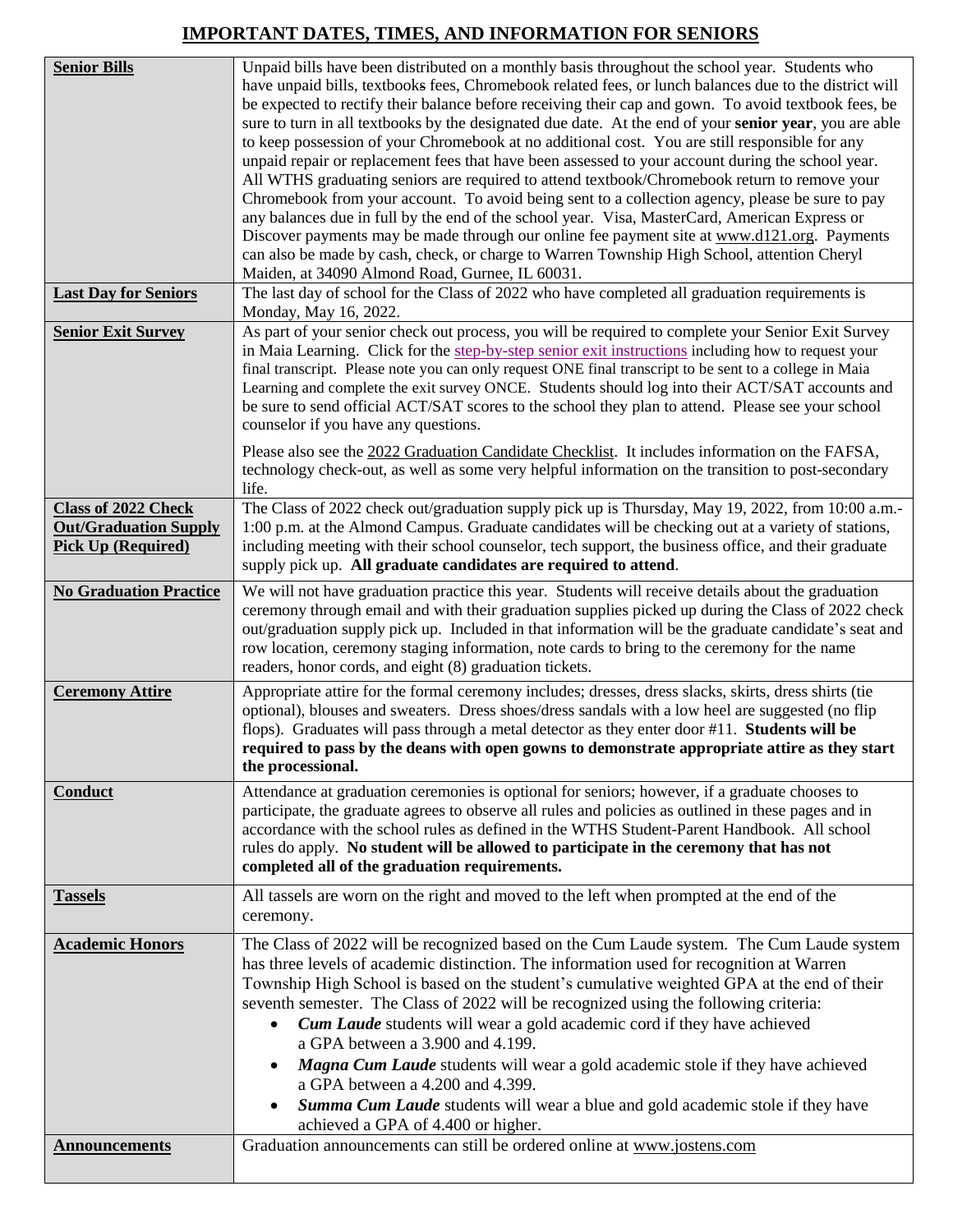| Cap/Gown           | If you have not ordered your cap and gown yet you can order online at www.jostens.com.                                                                                                                                                                                                                                                                                                                                                                                                                                                                                                                                                                                                                                                                                                                                                                                                                                                                                                                                                                                                                                                                                                                                               |
|--------------------|--------------------------------------------------------------------------------------------------------------------------------------------------------------------------------------------------------------------------------------------------------------------------------------------------------------------------------------------------------------------------------------------------------------------------------------------------------------------------------------------------------------------------------------------------------------------------------------------------------------------------------------------------------------------------------------------------------------------------------------------------------------------------------------------------------------------------------------------------------------------------------------------------------------------------------------------------------------------------------------------------------------------------------------------------------------------------------------------------------------------------------------------------------------------------------------------------------------------------------------|
|                    | Cap and gown distribution is part of the Class of 2022 check out/graduation supply pick up on<br>Thursday, May 19, 2022, from 10:00 a.m.-1:00 p.m. at the Almond Campus. Graduating seniors<br>shall wear school-required graduation robes for the graduation ceremony with the exception of any<br>graduating senior who is currently an active member of the United States Armed Forces, who shall<br>be entitled to wear his or her military dress uniform in lieu of graduation robes provided; however,<br>no weaponry is to be worn as part of the uniform.                                                                                                                                                                                                                                                                                                                                                                                                                                                                                                                                                                                                                                                                    |
|                    | Double check your robe, tassel, and cap at home before you leave for the ceremony. We do not have<br>"spare parts." You should place the gown on a hanger, as most wrinkles will hang out. Usually, no<br>ironing is required. If needed, bring bobby pins for your cap. Leave the plastic bag from your cap<br>and gown at home or in your car. Students will keep their cap, gown and tassel after the ceremony.<br>No jewelry, flowers/corsages, or markings should be worn on the cap and/or gown. In addition,<br>only those items distributed by Warren Township High School should be worn or displayed on<br>the cap and/or gown. The only items distributed by Warren Township High School which are<br>allowed to be worn at the ceremony are honors cords (Cum Laude, Magna Cum Laude, Summa<br>Cum Laude, NHS, Spanish NHS, French NHS, German NHS, and Theatre NHS) and the<br>commemorative medallion handed out to the graduate candidates at the Class of 2022 check<br>out/graduation supply pick up. You will be asked to remove any items not distributed by Warren<br>Township High School. Do not bring any items (ex: purse, cameras, etc.) with you that need to be<br>carried or stored during the ceremony. |
| <b>Ceremony</b>    | Commencement will begin at 11:00 a.m. at The NOW Arena and will last approximately two<br>hours. Graduates must report to door #11 by 10:00 a.m. on the east corner of The NOW<br>Arena. Signs will be posted directing the graduates. Please allow at least one hour of travel<br>time to travel from the Gurnee area to The NOW Arena. The boys should remove their caps for<br>the National Anthem. The boys should replace their caps at the Anthem's conclusion.                                                                                                                                                                                                                                                                                                                                                                                                                                                                                                                                                                                                                                                                                                                                                                |
|                    | Junior Marshalls will direct each row of graduates to approach the stage. As you ascend the<br>stairs, hand your name card to the reader and step forward as your name is read to receive your<br>diploma cover from a Board member and/or an administrator. All graduates should keep their<br>cap on when receiving their diploma cover. After you have received your diploma cover, please<br>report back to your seat.                                                                                                                                                                                                                                                                                                                                                                                                                                                                                                                                                                                                                                                                                                                                                                                                           |
| <b>Recessional</b> | Guided by our Junior Marshalls, all graduates will be involved in an orderly recessional at the<br>conclusion of the ceremony. Students will utilize exit paths at the front and rear of the arena<br>and then proceed to exit the building meeting up with family and friends outside of the building.                                                                                                                                                                                                                                                                                                                                                                                                                                                                                                                                                                                                                                                                                                                                                                                                                                                                                                                              |
| <b>Diploma</b>     | Graduates will be given their diploma upon returning to their seat by the assigned staff member<br>in their row. Diplomas not picked up at the ceremony can be picked up beginning Tuesday.<br>May 24, 2022 at the Almond Campus during normal business hours. If an error should occur on<br>your diploma, please bring the diploma to the main office at the Almond Campus and a<br>corrected copy will be requested. A change of mind for your name does not constitute an error.<br>This type of new diploma will require a fee.                                                                                                                                                                                                                                                                                                                                                                                                                                                                                                                                                                                                                                                                                                 |
| <b>Tickets</b>     | Each participating graduate will receive eight (8) tickets. Tickets will be given out to<br>participating graduates at the Class of 2022 check out/graduation supply pick up. It is our<br>recommendation that if you need more tickets, have your student communicate with other<br>graduates who may not be using their allotment of tickets. We will not be offering the<br>opportunity to request extra tickets above the allotted eight (8). Graduates will not need a ticket<br>to enter the arena; however, friends, family, and children over the age of two will need a ticket<br>to be admitted into the arena.                                                                                                                                                                                                                                                                                                                                                                                                                                                                                                                                                                                                            |
| <b>Pictures</b>    | Visual Image Photography will be photographing your student's diploma portrait against a<br>backdrop just before walking across the stage at this year's graduation ceremony. All images<br>will be posted online for view and purchase. Parents will receive an email within a week of<br>graduation linking them to their child's graduation photo. If you do not receive an email, please<br>visit www.vipis.com to view and purchase your graduation photos. Type in the name of your<br>school and click on the graduation tile. Enter the student's full name and an email address. This<br>will bring up your student's diploma portrait as well as the graduation candids, a link to your<br>senior portraits, and access to event photos from this past year at WTHS. All print orders are<br>sent directly to the address entered at checkout Questions? Contact Visual Image Photography at<br>support@vipis.com or $262-375-4457$ .                                                                                                                                                                                                                                                                                      |